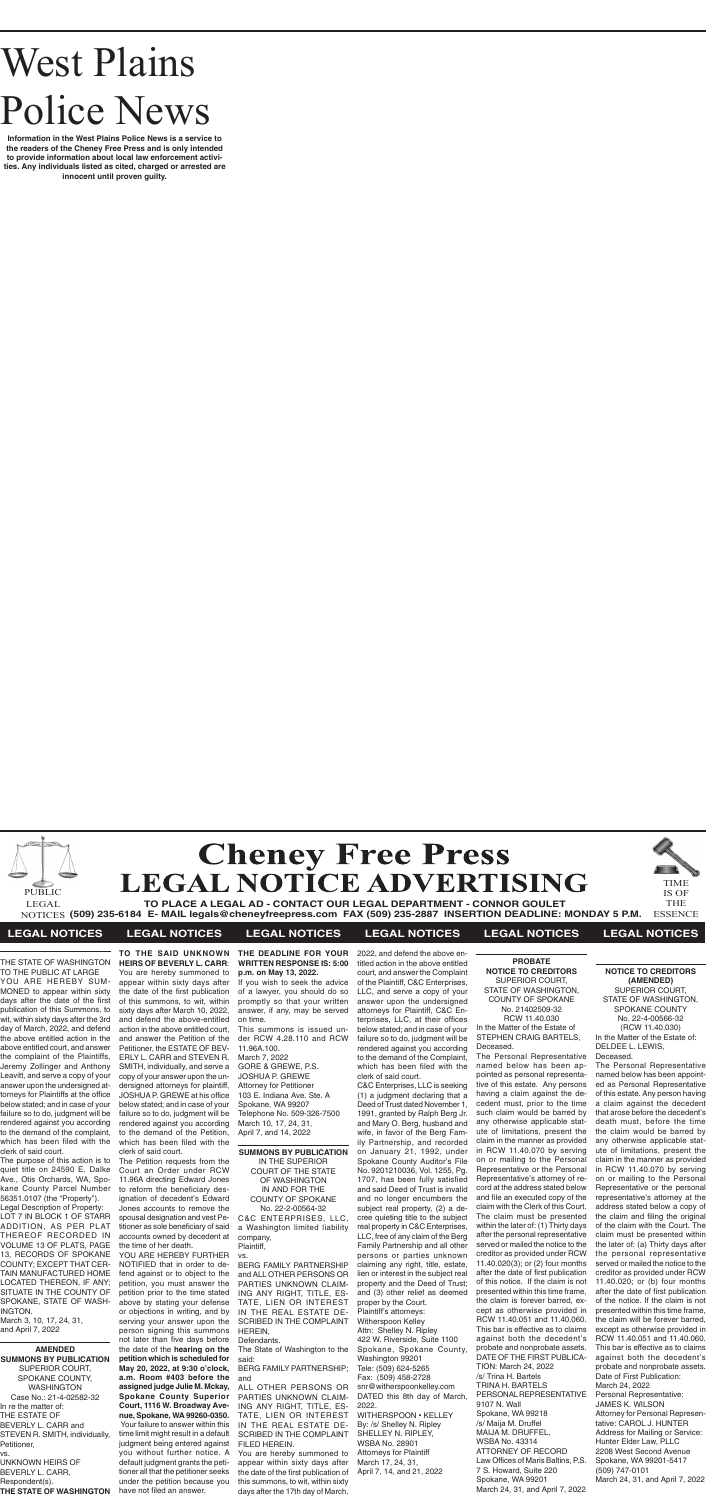**NOTICE BY PUBLICATION** SUPERIOR COURT, SPOKANE COUNTY, WASHINGTON Case No.: 22-4-00580-32 (RCW 4.28.110 and RCW11.68.041) In the Matter of the Estate of: KENNETH S. WESTON,

Deceased. The State of Washington to the

Unknown Heirs of the Estate of KENNETH S. WESTON:

ROBERT O. JONES has petitioned the Superior Court of the State of Washington for Spokane County, for the entry of an order granting nonintervention powers and a hearing on that petition will be held on the 18th day of May 2022 at 10:45 o'clock a.m. Ex Parte Court Room #202.

The petition for an order granting nonintervention powers has been filed with the court;

Following the entry by the court of an order granting nonintervention powers, the personal representative is entitled to administer and close the decedent's estate without further court intervention or supervision; and

A person entitled to notice has the right to appear at the time of the hearing on the petition for an order granting nonintervention powers and to object to the granting of nonintervention powers to the personal representative. DATED this 14 day of March

2022. NELSON & ASSOCIATES, PLLC TROY NELSON, WSBA #27274 Attorney for Petitioner, Robert O. Jones 103 E. Indiana Ave. Suite A. Spokane, WA 99207 County of Spokane, State of Washington March 17, 24, and 31, 2022

has been filed in Onslow County, North Carolina on August 19, 2021, by the Petitioner, Anne Marie Maynard, seeking relief against the Respondents of a female juvenile born on or about July 12, 2009, in El paso County, Texas for a Termination of Parental Rights.

**NOTICE OF SERVICE OF PROCESS BY PUBLICATION** STATE OF NORTH CAROLINA COUNTY OF ONSLOW IN THE GENERAL COURT OF JUSTICE DISTRICT COURT DIVISION 21 JT 154 IN RE: NANNETTE LEANDA FLESHER, a minor child. TO: Thomas Cain Daniel Flesher, Respondent ADDRESS UKNOWN TAKE NOTICE that a Petition has been filed in Onslow County, North Carolina on August 19, 2021, by the Petitioner, Anne Marie Maynard, seeking relief against the Respondents of a female juvenile born on or about June 24, 2007, in Carter County, Tennessee for a Termination of Parental Rights.

You are required to respond and answer such pleading not later than April 27, 2022, said date being 40 days from the day of the first publication. You may be entitled to court appointed counsel. The failure to respond within the time prescribed will result in the parental rights of the Respondents being terminated as relates to the said child. This, the 17th day of March 2022. McNAMARA, LYCANS & SHOLAR P.C. Sarah R. Lycans Attorney for Petitioner 309 New Bridge Street Jacksonville, NC 28540 (910) 938-7191 March 17, 24, and 31, 2022

**NOTICE OF SERVICE OF PROCESS BY PUBLICATION** STATE OF NORTH CAROLINA COUNTY OF ONSLOW IN THE GENERAL COURT OF JUSTICE DISTRICT COURT DIVISION 21 JT 155 IN RE: FALLON SOPHIA FLESHER, a minor child. TO: Thomas Cain Daniel Flesher,

Respondent ADDRESS UKNOWN TAKE NOTICE that a Petition

You are required to respond and answer such pleading not later than April 27, 2022, said date being 40 days from the day of the first publication. You may be entitled to court appointed counsel. The failure to respond within the time prescribed will result in the parental rights of the Respondents being terminated as relates to the said child. This, the 17th day of March 2022. McNAMARA, LYCANS & SHOLAR P.C. Sarah R. Lycans Attorney for Petitioner 309 New Bridge Street Jacksonville, NC 28540

(910) 938-7191 March 17, 24, and 31, 2022

#### **SUMMONS IN THE MAGISTRATE COURT IN THE MAGISTRATE COURT OF THE SIXTH JUDICIAL DISTRICT OF THE STATE OF IDAHO IN AND FOR THE COUNTY OF BANNOCK** Case No. CV03-21-03594 IDAHO STATE POLICE, by and through Colonel Kedrick R. Wills,

Director, Plaintiff, vs.

\$8,684.00 DOLLARS IN UNITED STATES CURRENCY, Defendant.

NOTICE: A CIVIL FORFEITURE ACTION HAS BEEN FILED AGAINST THE ABOVE DE-SCRIBED PROPERTY BY THE ABOVE-NAMED PLAINTIFF(S). IF YOU FAIL TO FILE AN AN-SWER TO ASSERT YOUR RIGHT, TITLE OR INTEREST IN THE ABOVE- DESCRIBED PROPERTY WITHIN TWENTY-ONE (21) DAYS OF THE SER-VICE OF THIS SUMMONS, OR WITHIN TWENTY-ONE (21) DAYS OF THE LAST PUBLI-CATION OF THIS SUMMONS, WHICHEVER IS EARLIER, THE COURT MAY ENTER JUDG-MENT TERMINATING ANY RIGHT YOU MAY HAVE IN THE DEFENDANT PROPERTY WITHOUT FURTHER NOTICE. READ THE INFORMATION BELOW.

> Jennifer Shepherd Deputy March 10, 17, 24, and 31, 2022

TO: SKYE ANNJANETTE LOGUE You are hereby notified that in order to defend this lawsuit, an appropriate written response must be filed with the Sixth Judicial District County of Bannock, 3624 E. Center Street, Pocatello, Idaho 83201, within 21 days after service of this Summons on you, or if by mail, within 21 days after the mailing of this Summons. If you fail to so respond the court may enter judgment as demanded by the Plaintiff(s) in the Complaint. A copy of the Complaint is served with this Summons. If you wish to seek the advice or representation by an attorney in this matter, you should do so promptly so that your written response, if any, may be filed in time and other legal rights protected.

An appropriate written response requires compliance with Rule 8(b) and other Idaho Rules of Civil Procedure and shall also include:

1. The title and number of this case;

2. If your response is an Answer to the Complaint, it must contain admissions or denials of the separate allegations of the Complaint and other defenses you may claim, and must be verified; 3. Your signature, mailing address and telephone number, or the signature, mailing address and telephone number of your attorney;

4. Proof of mailing or delivery of a copy of your response to plaintiff's attorney, as designated above.

To determine whether you must pay a filing fee with your response, contact the Clerk of the above-named court.

DATED: 10/26/2021 1:39 PM CLERK OF THE DISTRICT COURT

BY: Jennifer Shepherd Deputy March 10, 17, 24, and 31, 2022

#### **SUMMONS OF THE SIXTH JUDICIAL DISTRICT OF THE STATE OF IDAHO IN AND FOR THE COUNTY OF BANNOCK**

Case No. CV03-21-03594 IDAHO STATE POLICE, by and through Colonel Kedrick R. Wills, Director, Plaintiff, vs.

\$8,684.00 DOLLARS IN UNITED STATES CURRENCY,

Defendant. NOTICE: A CIVIL FORFEITURE ACTION HAS BEEN FILED AGAINST THE ABOVE DE-SCRIBED PROPERTY BY THE ABOVE-NAMED PLAINTIFF(S). IF YOU FAIL TO FILE AN AN-SWER TO ASSERT YOUR RIGHT, TITLE OR INTEREST IN THE ABOVE- DESCRIBED PROPERTY WITHIN TWENTY-ONE (21) DAYS OF THE SER-VICE OF THIS SUMMONS, OR WITHIN TWENTY-ONE (21) DAYS OF THE LAST PUBLI-CATION OF THIS SUMMONS, WHICHEVER IS EARLIER, THE COURT MAY ENTER JUDG-MENT TERMINATING ANY RIGHT YOU MAY HAVE IN THE DEFENDANT PROPERTY WITHOUT FURTHER NOTICE. READ THE INFORMATION BELOW.

TO: ALFRED JORDAN

You are hereby notified that in order to defend this lawsuit, an appropriate written response must be filed with the Sixth Judicial District County of Bannock, 3624 E. Center Street, Pocatello, Idaho 83201, within 21 days after service of this Summons on you, or if by mail, within 21 days after the mailing of this Summons. If you fail to so respond the court may enter judgment as demanded by the Plaintiff(s) in the Complaint. A copy of the Complaint is served with this Summons. If you wish to seek the advice or representation by an attorney in this matter, you should do so promptly so that your written response, if any, may be filed in time and other legal rights protected.

An appropriate written response requires compliance with Rule 8(b) and other Idaho Rules of Civil Procedure and shall also include:

1. The title and number of this case;

2. If your response is an Answer to the Complaint, it must contain admissions or denials of the separate allegations of the Complaint and other defenses you may claim, and must be verified; 3. Your signature, mailing address and telephone number, or the signature, mailing address and telephone number of your attorney;

4. Proof of mailing or delivery of a copy of your response to plaintiff's attorney, as designated above.

To determine whether you must pay a filing fee with your response, contact the Clerk of the above-named court.

DATED:10/26/2021 1:39 PM CLERK OF THE DISTRICT COURT

**PROBATE NOTICE TO CREDITORS** SUPERIOR COURT, SPOKANE COUNTY, WASHINGTON Case No.: 22-4-00573-32 In the Matter of the Estate of: KENNETH E. WHITTON, Deceased.

The personal representative named below has been appointed as personal representative of this estate. Any person having a claim against the decedent must, before the time the claim would be barred by any otherwise applicable statute of limitations, present the claim in the manner provided in RCW 11.40.070 by serving on or mailing to the personal representative or the personal representative's attorney at the address stated below, a copy of the claim and filing the original claim with the court in which the probate proceedings were commenced. The claim must be presented within the later of (1) Thirty (30) days after the personal representative served or mailed the notice to the creditor as provided under RCW 11.40.020(1)(c); or (2) four months after the date of first publication of the notice. If the claim is not presented within this time frame, the claim is forever barred, except as otherwise provided in RCW 11.40.051 and 11.40.060. This bar is effective as to claims against both the decedent's probate and nonprobate assets.

DATE OF FIRST PUBLICATION: March 17, 2022 PERSONAL REPRESENTA-TIVE: Larry G. Whitton ATTORNEY FOR THE PER-SONAL REPRESENTATIVE: Jeanne J. Dawes, WSBA #44888 ADDRESS FOR MAILING OR SERVICE: 103 E. Indiana Ave., Ste. A Spokane, WA 99207 COURT OF PROBATE PROCEEDINGS Spokane County Superior March 17, 24, and 31, 2022

#### **PROBATE NOTICE TO CREDITORS** SUPERIOR COURT, STATE OF WASHINGTON, COUNTY OF SPOKANE NO. 22-4-00302-32 RCW 11.40.030 In the Matter of the Estate of: TERRI KAY SMITH,

Deceased. The personal representative named below has been appointed as personal representative of this estate. Any person having a claim against the decedent must, before the time the claim would be barred by any otherwise applicable statute of limitations, present the claim in the manner as provided in RCW 11.40.070 by serving on or mailing to the personal representative or the personal representative's attorney at the address stated below a copy of the claim and filing the original of the claim with the court. The claim must be presented within the later of: (1) Thirty days after the personal representative served or mailed the notice to the creditor as provided under RCW 11.40.020(3); or (2) four months after the date of first publication of the notice. If the claim is not presented within this time frame, the claim is forever barred, except as otherwise provided in RCW 11.40.051 and 11.40.060. This bar is effective as to claims against both the decedent's probate and nonpro-

bate assets. DATE OF FIRST PUBLICATION: March 17, 2022.

RCW 11.40.060. This bar is ef- any otherwise applicable statfective as to claims against both the probate assets and nonprobate assets of the decedent. DATE OF FIRST PUBLICATION: March 24, 2022 /s/ Ronald David Keene

MONICA RAYE SZEP Personal Representative Address: 1511 S. Warren Rd. Spokane Valley, WA 99037 DOUGLAS • EDEN By: DIANE J. KIEPE (WSBA #35933) Attorney for Estate 717 W. Sprague Ave., Ste. 1500 Spokane, Washington 99201-3923

Telephone: (509) 455-5300 March 17, 24, and 31, 2022

**NOTICE TO CREDITORS** SUPERIOR COURT, STATE OF WASHINGTON, COUNTY OF SPOKANE Case No.: 22400486-32

In Re the Matter of the Estate of: GLENN R. AMDAHL, Deceased.

The Personal Representative named below has been appointed as Personal Representative of this estate. Any person having a claim against the Decedent must, before the time the claim would be barred by any otherwise applicable statute of limitations, present the claim in the manner as provided in RCW 11.40.070 by serving on or mailing to the Personal Representative or the Personal Representatives' attorney at the address stated below a copy of the claim and filing the original of the claim with the court in which the probate proceedings were commenced. The claim must be presented within the later of: (1) Thirty days after the personal representative served or mailed the notice to the creditor as provided under RCW 11.40.020(1) (c); or (2) four months after the date of first publication of the notice. If the claim is not presented within this time frame, the claim is forever barred, except as otherwise provided in section RCW 11.40.051 and RCW 11.40.060. This bar is effective as to claims against both the decedent's probate and non-probate assets. Date of first publication: March 17, 2022 Personal Representative: Heidi L. Amdahl Attorney for Personal Representative: Linnwood D. Sampson

Address for Mailing or Service: N. 1201 Ash, Suite 200 Spokane, WA 99201

Law Office of Linnwood D. Sampson 1201 N. Ash Street, Suite 200 Spokane, WA 99201 Telephone: 509-327-1545 Fax: 509-327-1549 March 17, 24, and 31, 2022

**NOTICE TO CREDITORS** SUPERIOR COURT, STATE OF WASHINGTON,

SPOKANE COUNTY Case No. **22-4-00549-32** In the Matter of the Estate of: PATRICIA HELEN JOHNSON Deceased.

**PROBATE** 

**NOTICE TO CREDITORS** IN THE SUPERIOR COURT OF THE STATE OF WASHINGTON IN AND FOR THE COUNTY OF SPOKANE NO. 22-4-00426-32 RCW 11.40.030

In Re the Estate of MARLEEN V. BONENKO, Deceased.

The Personal Representative named below has been appointed as Personal Representative of this estate. Any person having a claim against the decedent must, before the time the claim would be barred by any otherwise applicable statute of limitations, present the claim in the manner as provided in RCW 11.40.070 by serving on or mailing to the Personal Representative or the Personal Representative's attorney at the address stated below a copy of the claim and filing the original of the claim with the court in which the probate proceedings were commenced. The claim must be presented within the later of: (1) Thirty days after the Personal Representative served or mailed the notice to the creditor as provided under RCW 11.40.020(1) (c); or (2) four months after the date of first publication of the notice. If the claim is not presented within this time frame, the claim is forever barred, except as otherwise provided in RCW 11.40.051 and 11.40.060. This bar is effective as to claims against both the decedent's probate and nonprobate assets. DATE OF FIRST PUBLICATION: March 17, 2022 PERSONAL REPRESENTA-TIVE: TRUDY G. LANGSTON ADDRESS FOR MAILING OR SERVICE: 905 S. MONROE ST, SPOKANE, WA 99204 Attorney for Personal Representative: Megan M. Lewis, WSBA #38916 Megan Lewis Law, PLLC, 905 S Monroe St, Spokane, WA 99204 Court of probate proceedings and cause number: Spokane County Superior Court, Cause No. 22-4-00426-32 March 17, 24, and 31, 2022

**NOTICE TO CREDITORS** IN THE SUPERIOR COURT OF THE STATE OF WASHINGTON IN AND FOR THE COUNTY OF SPOAKNE Case No.: 22-4-00596-32 RCW 11.40.030

In the Matter of the Estate of: DAVID R. HARPER, Deceased.

The person named below has been appointed and has qualified as Personal Representative of this estate. Any person having a claim against the decedent must, before the time the claim would be barred by any otherwise applicable statute of limitations, present the claim in the manner as provided in RCW 11.40.070 by serving on or mailing to the Personal Representative or the Personal Representative's Attorney at the address stated below, a copy of the claim and filing the original of the claim with the court in which the probate proceedings were commenced. The claim must be presented within the later of: (1) thirty days after the Personal Representative served or mailed the notice to the creditor as provided under RCW 11.40.020(1)(c); or (2) four months after the date of first publication of the notice. If the claim is not presented within this time frame, the claim is forever barred, except as otherwise provided in RCW 11.40.051 and 11.40.060. This bar is effective as to claims against both the decedent's probate and nonprobate assets. Date of first publication: March 17, 2022 Kimberly Welborn, P.R.

c/o Meagan M. Bennett 330 W Indiana Ave., Spokane, WA 99205 MEAGAN M. BENNETT, WSBA #54045, Attorney for Estate March 17, 24, and 31, 2022

> **PROBATE NOTICE TO CREDITORS** IN THE SUPERIOR COURT OF THE STATE OF WASHINGTON IN AND FOR THE COUNTY OF SPOKANE No. 22-4-00583-32 (R.C.W. 11.40.030) In the Matter of the Estate of: SARAH L. WISDOM, Deceased.

GREGORY E. SCHLEPP, the surviving son of the decedent, PATRICIA HELEN JOHNSON, and the court appointed Personal Representative to the Estate of PATRICIA HELEN JOHNSON, hereby gives NOTICE to all persons having claims against th decedent or her estate, of the decedent's death, and directs that all claims shall be directed to the Personal Representative, in care of Personal Representative or registered agent at the addresses designated below, and file a copy with the Clerk of Court within four (4) months of the first date of publication or within four (4) months of the date of filing this notice whichever is later. Persons having claims against the decedent must, prior to the time such claims would be barred by any otherwise applicable statute of limitations, serve a copy of the claims on the Personal Representative or the attorney of record at the addresses state below, and file an executed copy of the claim with the Clerk of Court in the time frame noted above, or except under those provisions included in RCW 11.40.011 or 11.40.013, or the claims shall be forever barred. DATE OF FILING A COPY OF THE NOTICE TO CREDITORS with the Clerk of Court is March 9th, 2022. DATE OF FIRST PUBLICATION IS: March 17th, 2022. Isl GREGORY E. SCHLEPP GREGORY E. SCHLEPP Personal Representative 5915 W. Chippewa Ct. Spokane, WA. 99208 Attorney for Estate: Isl JONATHAN LEE JONATHAN LEE, WSBA 6478 LEE LAW OFFICE, P.S 1124 W. Riverside Avenue, Suite 300 Spokane, WA 99201 (509) 326-1800 March 17, 24, and 31, 2022 **NOTICE TO CREDITORS** SUPERIOR COURT, STATE OF WASHINGTON, SPOKANE COUNTY No. 22-4-00620-32 (RCW 11.40.030) In the Matter of the Estate of: LYLE RUSSELL MILLER, Deceased. The Personal Representative named below has been appointed as Personal Representative of this estate. Any person having a claim against the decedent that arose before the decedent's death must, before the time the claim would be barred by

The personal representative named below has been appointed as personal representative of this estate. Any person having a claim against the decedent must, before the time in the claim would be barred by any otherwise applicable statute of limitations, present the claim in the manner as provided in RCW 11.40.070 by serving on or mailing to the personal representative or the personal representative's attorney at the address stated below a copy of the claim and filing the original of the claim with the court in which the probate proceedings were commenced. The claim must be presented within the later of: (1) Thirty days after the personal representative served or mailed the notice to the creditor as provided under RCW 11.40.020(1)(c); or (2) four months after the date of first publication of the notice. If the claim is not presented within this time frame, the claim is forever barred, except as otherwise provided in RCW 11.40.051 or 11.40.060. This bar is effective as to claims against both the decedent's probate and nonprobate assets. Date of first publication: March 17, 2022 Daniel W. Wisdom Personal Representative C/O Neil E. Humphries, Attorney 421 W. Riverside Ave., Ste. 704 Spokane, Washington 99201-0410 Phone: (509) 838-4148 March 17, 24, and 31, 2022

**PROBATE NOTICE TO CREDITORS** IN THE SUPERIOR COURT OF THE STATE OF WASHINGTON IN AND FOR THE COUNTY OF SPOKANE No. 21-4-02351-32 (RCW 11.40.030) In the Matter of the Estate of: EDNA MYRLE RAVINE, Deceased.

The person named below has been appointed and has qualified as Personal Representative of this estate. Any person having a claim against the decedent must, before the time the claim would be barred by any otherwise applicable statute of limitations, present the claim in the manner as provided in RCW 11.40.070 by serving on or mailing to the Personal Representative or the Personal Representative's attorney at the address stated below a copy of the claim and filing the original claim with the Court. The claim must be presented within the later of: 1) thirty (30) days after the Personal Representative served or mailed the notice to the creditor as provided under RCW 11.40.020(3); or 2) four (4) months after the date of first publication of this Notice. If the claim is not presented within this time frame, the claim is forever barred, except as otherwise provided in RCW 11.40.051 and 11.40.060. This bar is effective as to claims against both the decedent's probate and nonprobate assets. Date of First Publication: March 24, 2022 Personal Representative: William A. Simer Attorney for

Personal Representative: /s/ James F. Toplife JAMES F. TOPLIFE, WSBA #11632 Attorney for Personal **Representative** EVANS, CRAVEN & LACKIE, P.S. 818 W. Riverside Avenue, Suite 250 Spokane, WA 99201-0910 (509) 455-5200 Evans, Craven & Lackie, P.S. 818 W. Riverside, Suite 250 Spokane, WA 99201-0910 (509) 455-5200; fax (509) 455-3632 March 24, 31, and April 7, 2022

#### **PROBATE NOTICE TO CREDITORS SUPERIOR COURT OF STATE OF WASHINGTON COUNTY OF CLARK**

No. 22 4 00370 06 **RCW 11.40.020, 11.40.030 In the Estate of:** BARBARA JEAN KEENE, **Deceased**.

The Personal Representative named below has been appointed as Personal Representative of this estate. Any person having a claim against the decedent must, prior to the time the claim would be barred by any otherwise applicable statute of limitations, present the claim in the manner as provided in RCW 11.40.070 by serving on or mailing to the Personal Representative or the Personal Representative's attorney at the address stated below a copy of the claim and filing the original of the claim with the Court. The claim must be presented within the latter of: (1) Thirty days after the Personal Representative served or mailed the notice to the creditor as provided under RCW 11.40.020(1)(c); or (2) Four months after the date of first publication of the notice. If the claim is not presented within this time frame, the claim is forever barred, except as otherwise provided in RCW 11.40.051 and

Ronald David Keene Personal Representative /s/ Juliet C. Laycoe Juliet C. Laycoe, WSBA #28275 Attorney for Personal Representative

1610 C Street, Suite 207 Vancouver, Washington 98663 Phone: (360) 693-1630 March 24, 31, and April 7, 2022 ute of limitations, present the claim in the manner as provided in RCW 11.40.070 by serving on or mailing to the Personal Representative or the personal representative's attorney at the address stated below a copy of the claim and filing the original of the claim with the Court. The claim must be presented within the later of: (a) Thirty days after the personal representative served or mailed the notice to the creditor as provided under RCW 11.40.020(3); or (b) four months after the date of first publication of the notice. If the claim is not presented within this time frame, the claim will be forever barred, except as otherwise provided in RCW 11.40.020 and 11.40.060. This bar is effective as to claims against both the decedent's probate and nonprobate assets. Date of First Publication: March 24, 2022 Personal Representative: SHANNON L. WHITNEY Attorney for Personal Representative: CAROL J. HUNTER Address for Mailing or Service: Hunter Elder Law, PLLC 2208 West Second Avenue Spokane, WA 99201-5417 (509) 747-0101

March 24, 31, and April 7, 2022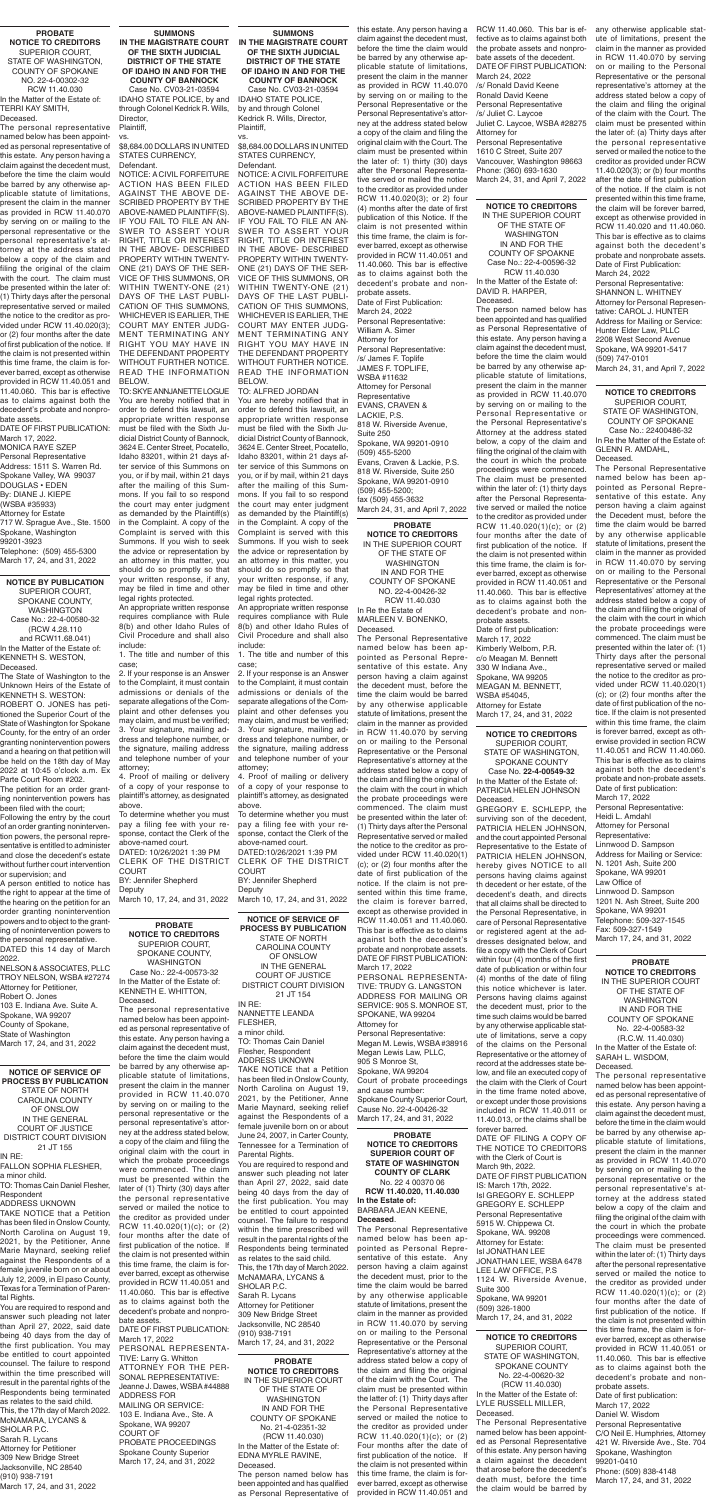**PROBATE NOTICE TO CREDITORS SUPERIOR COURT, STATE OF WASHINGTON COUNTY OF SPOKANE** NO. 22-4-00577-32 RCW 11.40.030 In the Matter of the Estate of: KATHERINE J. SHAMBHALLA, Deceased.

The Administrator named below has been appointed as Administrator of this estate. Any person having a claim against the decedent must, before the time the claim would be barred by any otherwise applicable statute of limitations, present the claim in the manner as provided in RCW 11.40.070 by serving on or mailing to the Administrator or the Administrator's attorney at the address stated below a copy of the claim and filing the original of the claim with the court. The claim must be presented within the later of: (1) Thirty days after the Administrator served or mailed the notice to the creditor as provided under RCW 11.40.020(3); or (2) four months after the date of first publication of the notice. If the claim is not presented within this time frame, the claim is forever barred, except as otherwise provided in RCW 11.40.051 and 11.40.060. This bar is effective as to claims against both the decedent's probate and nonprobate assets. DATE OF FIRST PUBLICATION: March 24, 2022.

The undersigned, ROBERT F. SHAMBHALLA, who executed

**PROBATE NOTICE TO CREDITORS** SUPERIOR COURT OF WASHINGTON FOR SPOKANE COUNTY NO. 22-4-00237-32 (RCW 11.40.030) IN THE MATTER OF THE ESTATE OF NANCI J. HARDER, Deceased.

The Co-Personal Representatives named below have been appointed as Co-Personal Representatives of the Estate of Nanci J. Harder, deceased (the "Decedent"). Any person having claims against the Decedent must, before the time the claim would be barred by any otherwise applicable statute of limitations, present the claim in the manner as provided in Revised Code of Washington ("RCW") Chapter 11.40.070 by serving on or mailing to the Co-Personal Representatives or the Co-Personal Representatives' attorney at the address stated below a copy of the claim and filing the original of the claim with the Court in which the probate proceedings were commenced. The claim must be presented within the later of: (i) thirty (30) days after the Co-Personal Representatives served or mailed the notice to the creditor as provided under RCW 11.40.020(1)(c); or (ii) four (4) months after the date of first publication of the notice. If the claim is not presented within this time frame, the claim is forever barred, except as otherwise provided in RCW 11.40.051 and 11.40.060. This bar is effective as to claims against both the Decedent's probate and nonprobate assets.

DATE OF FIRST PUBLICATION: March 24, 2022

/s/ Michael Patrick Harder MICHAEL PATRICK HARDER Co-Personal Representative /s/ David Andrew Harder DAVID ANDREW HARDER Co-Personal Representative

IRWIN MYKLEBUST SAVAGE & BROWN, P.S. Attorneys for Co-Personal Representatives By: /s/ G. Howard Utzman G. HOWARD UTZMAN WSBA No. 24284 Address for Mailing or Service: Irwin, Myklebust, Savage & Brown, P.S. P.O. Box 604 1230 SE Bishop Blvd. Pullman, WA 99163-0604 509.332.3502 Court of probate proceedings and cause number: Superior Court of Spokane County, Washington Cause No. 22-4-00237-32 March 24, 31, and April 7, 2022

**PROBATE** 

**NOTICE TO CREDITORS** SUPERIOR COURT, STATE OF WASHINGTON, COUNTY OF SPOKANE No. 22-4-00633-32 RCW 11.40.040 In the Matter of the Estate of WENDELL D. SCHUTT, III, Deceased.

The Personal Representative named below has been appointed as Personal Representative of this estate. Any person having a claim against the deceased must, before the time the claim would be barred by any otherwise applicable statute of limitations, present the claim in the manner as provided in RCW 11.40.070 by serving on or mailing to the Personal Representative or the Personal Representative's attorney at the address stated below, a copy of the claim, and filing the original of the claim with the Court in which the probate proceedings were commenced. The claim must be presented within the later of: (1) thirty days after the Personal Representative served or mailed the notice to the creditor as provided under RCW 11.40.020(1) (c); OR (2) four months after the date of first publication of the notice. If the claim is not

**PROBATE NOTICE TO CREDITORS** SUPERIOR COURT, STATE OF WASHINGTON, SPOKANE COUNTY No. 22-4-00615-32 RCW 11.40.030 In the Matter of the Estate of DAVID B. FORSBERG, Deceased.

The personal representative named below has been appointed as personal representative of this estate. Any person having a claim against the decedent must, before the time the claim would be barred by any otherwise applicable statute of limitations, present the claim in the manner as provided in RCW 11.40.070 by serving on or mailing to the personal representative or the personal representative's attorney at the address stated below, a copy of the claim and filing the original with the court in which the probate proceedings were commenced. The claim must **PROBATE** 

**NOTICE TO CREDITORS** IN THE SUPERIOR COURT FOR THE STATE OF WASHINGTON IN AND FOR THE COUNTY OF SPOKANE No. 22-4-00567-32 RCW 11.40.030 In the Matter of the Estate of

LOUIS E. JOHNSTON, Deceased.

**PROBATE NOTICE TO CREDITORS** SUPERIOR COURT, STATE OF WASHINGTON, COUNTY OF SPOKANE NO. 22-4-00578-32 RCW 11.40.030 **PROBATE NOTICE TO CREDITORS** IN THE SUPERIOR COURT OF THE STATE OF WASHINGTON IN AND FOR THE COUNTY OF SPOKANE No. 21-4-02351-32 (RCW 11.40.030) In the Matter of the Estate of: EDNA MYRLE RAVINE, Deceased. The person named below has been appointed and has qualified as Personal Representative of this estate. Any person having a claim against the decedent must, before the time the claim would be barred by any otherwise applicable statute of limitations, present the claim in the manner as provided in RCW 11.40.070 by serving on or mailing to the Personal Representative or the Personal Representative's attorney at the address stated below a copy of the claim and filing the original claim with the Court. The claim must be presented within the later of: 1) thirty (30) days after the Personal Representative served or mailed the notice to the creditor as provided under RCW 11.40.020(3); or 2) four (4) months after the date of first publication of this Notice. If the claim is not presented within this time frame, the claim is forever barred, except as otherwise provided in RCW 11.40.051 and 11.40.060. This bar is effective as to claims against both the decedent's probate and nonprobate assets. Date of First Publication: March 24, 2022 Personal Representative: William A. Simer Attorney for Personal Representative: /s/ James F. Toplife JAMES F. TOPLIFE, WSBA #11632 Attorney for Personal Representative EVANS, CRAVEN & LACKIE, P.S. 818 W. Riverside Avenue, Suite 250 Spokane, WA 99201-0910 (509) 455-5200 Evans, Craven & Lackie, P.S. 818 W. Riverside, Suite 250 Spokane, WA 99201-0910 (509) 455-5200; fax (509) 455-3632 March 24, 31, and April 7, 2022

The Personal Representative named below has been appointed as Personal Representative of this estate. Any person having a claim against the decedent must, before the time the claim would be barred by any otherwise applicable statute of limitations, present the claim in the manner as provided in RCW 11.40.070 by serving on or mailing to the Personal Representative or the Personal Representative's attorney at the address stated below a copy of the claim and filing the original of the claim with the court in which the probate proceedings were commenced. The claim must be presented within the later of: (1) Thirty days after the Personal Representative served or mailed the notice to the creditor as provided under RCW 11.40.020(1) (c); or (2) four months after the date of first publication of the notice. If the claim is not presented within this time frame, the claim is forever barred, except as otherwise provided in RCW 11.40.051 and 11.40.060. This bar is effective as to claims against both the decedent's probate and nonprobate assets. Date of first publication: March 24, 2022 /s/ Russell J. York RUSSELL J. YORK Personal Representative Attorney for Personal Representative: MICHELLE K. FOSSUM, WSBA #20249 SAYRE SAYRE & FOSSUM, P.S. Address for Mailing or Service: 201 West North River Drive, Suite 460 Spokane, Washington 99201-2262 (509) 325-7330 March 24, 31, and April 7, 2022

**PROBATE NOTICE TO CREDITORS** SUPERIOR COURT, STATE OF WASHINGTON, COUNTY OF SPOKANE No. 22400606-32

In the Matter of the Estate of JOYCE YVONNE BODKER Deceased.

The Personal Representative named below has been appointed as personal representative of this estate. Any person having a claim against the decedent must, before the time the claim would be barred by any otherwise applicable statute of limitations, present the claim in the manner as provided in RCW 11.40.070 by serving on or mailing to the personal representative or the personal representative's attorney at the address stated below, a copy of the claim and filing the original of the claim with the court in which the probate proceedings were commenced. The claim must be presented within the later of: (i) Thirty days after the personal representative served or mailed the notice to the creditor as provided under RCW 11.40.020(1)9c); or (ii) four months after the date of first publication of the notice. If the claim is not presented within this time frame, the claim is forever barred, except as otherwise provided in RCW 11.40.051 and 11.40.060. This bar is effective as to claims against both the decedent's probate and nonprobate assets.

Date of First Publication: March 24, 2022 /s/ Drew M. Bodker Personal Representative /s/ Drew M. Bodker, WSBA #6714 Attorney for Personal Representative Law Offices of Drew M. Bodker , P.S. 2607 S. Southeast Blvd. Ste. A201 Spokane, WA 99223 509-456-5100 · tel. 509-456-5114 · fax March 24, 31, and April 7, 2022

**NOTICE OF RECEIVERSHIP; NOTICE OF REQUIREMENT THAT PROOF OF CLAIMS BE SERVED; AND DEADLINE FOR SUBMITTING CLAIM IF NOTIFIED BY PUBLICATION** SUPERIOR COURT, COUNTY OF SPOKANE, STATE OF WASHINGTON Case No. 22-2-00640-32 In re:

#### **CRAFTAG LLC**,

a Washington limited liability company. TO: **ALL KNOWN CREDITORS** 

**OF CRAFTAG LLC**: Please take notice that on March 2, 2022, Barry W. Davidson (the "Receiver") was appointed as the general receiver over CraftAg LLC pursuant to an Order Appointing General Receiver entered by the Superior Court, State of Washington, County of Spokane, under Case No. 22-2-00640-32. The Receiver is also the registered agent for CraftAg LLC, which maintains its registered office in Spokane County, Washington at 601 West Riverside Avenue, Suite 1550, Spokane, Washington 99201, and formerly maintained offices at 100 Ravine Lane NE, Suite 220, Bainbridge Island, Washington 98110.

PLEASE TAKE FURTHER NO-TICE that, in order to receive any distribution in this proceeding, each creditor, other than secured creditors, must serve a verified Proof of Claim, together with supporting documentation, on the Receiver. Proof of Claims may be served on the Receiver by mail, by facsimile to (509) 623- 1660, or by email to cnickerl@ dbm-law.net.

All creditors that do not receive the Notice of Requirement that Proof of Claims be Served (the "Notice") by first class mail, but are served by publication, must submit a verified Proof of Claim no later than thirty (30) days from the date of the last publication of the Notice.

DATED this 15th day of March 2022.

DAVIDSON BACKMAN MEDEIROS PLLC /s/ Barry W. Davidson Barry W. Davidson, WSBA No. 07908 General Receiver of CraftAg LLC 1550 Bank of America Financial **Center** 601 West Riverside Avenue Spokane, Washington 99201 Telephone: (509) 624-4600 Facsimile: (509) 623-1660 March 24, 31, and April 7, 2022

**PROBATE NOTICE TO CREDITORS IN THE SUPERIOR COURT FOR THE STATE OF WASHINGTON IN AND FOR THE COUNTY OF SPOKANE** No. 22-4-00481-32 RCW 11.40.030 In the Matter of the Estate of JAMES F. BROWN,

Deceased.

The Personal Representative named below has been appointed as Personal Representative of this estate. Any person having a claim against the decedent must, before the time the claim would be barred by any otherwise applicable statute of limitations, present the claim in the manner as provided in RCW 11.40.070 by serving on or mailing to the Personal Representative or the Personal Representative's attorney at the address stated below a copy of the claim and filing the original of the claim with the court in which the probate proceedings were commenced. The claim must be presented within the later of: (1) Thirty days after the Personal Representative served or mailed the notice to the creditor as provided under RCW 11.40.020(1) (c); or (2) four months after the date of first publication of the notice. If the claim is not presented within this time frame, the claim is forever barred, except as otherwise provided in RCW 11.40.051 and 11.40.060. This bar is effective as to claims against both the decedent's probate and nonprobate assets.

Date of first publication: March 17, 2022

Fred A. Brown

Personal Representative

Attorney for Personal Representative:

MICHELLE K. FOSSUM, WSBA #20249

SAYRE SAYRE & FOSSUM, P.S. Address for Mailing or Service: 201 West North River Drive, Suite 460 Spokane, Washington

99201-2262 (509) 325-7330 March 17, 24, and 31, 2022

**PROBATE NOTICE TO CREDITORS IN THE SUPERIOR COURT FOR THE STATE OF WASHINGTON IN AND FOR THE COUNTY OF SPOKANE** No. 22-4-00490-32 RCW 11.40.030 In the Matter of the Estate of **AARON G. MILES**,

Deceased.

The Personal Representative named below has been appointed as Personal Representative of this estate. Any person having a claim against the decedent must, before the time the claim would be barred by any otherwise applicable statute of limitations, present the claim in the manner as provided in RCW 11.40.070 by serving on or mailing to the Personal Representative or the Personal Representative's attorney at the address stated below a copy of the claim and filing the original of the claim with the court in which the probate proceedings were commenced. The claim must be presented within the later of: (1) Thirty days after the Personal Representative served or mailed the notice to the creditor as provided under RCW 11.40.020(1) (c); or (2) four months after the date of first publication of the notice. If the claim is not presented within this time frame, the claim is forever barred, except as otherwise provided in RCW 11.40.051 and 11.40.060. This bar is effective as to claims against both the decedent's probate and nonprobate assets. Date of first publication: March 17, 2022 /s/ Lori McCormick Lori McCormick Personal Representative Attorney for Personal Representative: **MICHELLE K. FOSSUM**, WSBA #20249 SAYRE SAYRE & FOSSUM, P.S. Address for Mailing or Service: 201 West North River Drive, Suite 460 Spokane, Washington 99201-2262 (509) 325-7330 March 17, 24, and 31, 2022

be presented within the later of: (1) Thirty days after the personal representative served or mailed the notice to the creditor as provided in RCW 11.40.020(1)(c ); or (2) four months after the date of first publication of the notice. If the claim is not presented within this time frame, the claim is forever barred, except as otherwise provided in RCW 11.40.051 and 11.40.060. This bar is effective as to claims against both the decedent's probate and nonprobate assets.

DATE OF FIRST PUBLICATION: March 24, 2022.

Dated this 15th day of March, 2022.

POWELL, KUZNETZ & PARKER, P.S. By: /s/ Michael M. Parker MICHAEL M. PARKER, WSBA No. 16968 Attorney for Estate /s/ Darden E. Forsberg DARDEN E. FORSBERG Personal Representative Address for Mailing or Service: 1106 N. Washington Suite A, Spokane, WA 99201 March 24, 31, and April 7, 2022

the foregoing Probate Notice to Creditor by making his mark, has been read the said Probate Notice to Creditors, knows the contents thereof and believes the same to be true. ROBERT F. SHAMBHALLA Administrator Address: 924 S. Lincoln St. Spokane, WA 99204 DOUGLAS • EDEN By: KJIRSTIN GRAHAM Attorney for Estate 717 W. Sprague Ave., Ste. 1500 Spokane, Washington 99201-3923 Telephone: (509) 455-5300 March 24, 31, and April 7, 2022

In the Matter of the Estate of: LEONARD A. MALLOY, Deceased.

The co-personal representatives named below have been appointed as co-personal representatives of this estate. Any person having a claim against the decedent must, before the time the claim would be barred by any otherwise applicable statute of limitations, present the claim in the manner as provided in RCW 11.40.070 by serving on or mailing to a co-personal representative or the co-personal representatives' attorney at one of the addresses stated below a copy of the claim and filing the original of the claim with the court. The claim must be presented within the later of: (1) Thirty days after the co-personal representatives served or mailed the notice to the creditor as provided under RCW 11.40.020(3); or (2) four months after the date of first publication of the notice. If the claim is not presented within this time frame, the claim is forever barred, except as otherwise provided in RCW 11.40.051 and 11.40.060. This bar is effective as to claims against both the decedent's probate and nonprobate assets. DATE OF FIRST PUBLICATION: March 24, 2022. PATRICK L. MALLOY Co-Personal Representative Address: P.O. Box 3592 Post Falls, ID 83877 JOHN W. MALLOY Co-Personal Representative Address: 1221 S. Old Creek Rd. Post Falls, ID 83854 DOUGLAS • EDEN WILLIAM D. EDEN Attorney for Estate 717 W. Sprague Ave., Ste. 1500 Spokane, Washington 99201-3923 Telephone: (509) 455-5300 March 24, 31, and April 7, 2022

presented within this time frame, the claim is forever barred, except as otherwise provided in RCW 11.40.051 and 11.40.060. This bar is effective as to claims against both the decedent's probate and nonprobate assets. DATE OF FIRST PUBLICATION: March 24, 2022 PERSONAL REPRESENTATIVE: /s/ Mary Ann Blood MARY ANN BLOOD ATTORNEYS FOR PERSONAL REPRESENTATIVE: STEVEN A. CRUMB, ATTORNEY /s/ Steven A. Crumb STEVEN A. CRUMB WSBA #6396 ADDRESS FOR MAILING OR SERVICE STEVEN A. CRUMB, Attorney 127 E. Augusta Ave., Suite 200 Spokane, WA 99207 COURT OF PROBATE PROCEEDINGS AND CAUSE NUMBER: Superior Court, Spokane County, Washington Cause No.: 22-4-00633-32 March 24, 31, and April 7, 2022

### **PUBLIC NOTICE**

**Notice of Public Hearings** The Cheney Planning Commission will hold two public hearings and a public meeting at the regular Planning Commission meeting on Monday, April 11, 2022, beginning at 6:00 p.m. **The meeting will be held in a hybrid format, meaning that the public may attend in person, at the Cheney City Hall, 609 2nd Street, or VIRTUALLY, via Zoom. Comments will be accepted from both in-person and virtual attendees.**

A web link to the Zoom Meeting will be posted on the City's website, www.cityofcheney.org, closer to the hearing date. The public is encouraged to attend. The first public hearing is to take public comment on the City's 6-year Capital Facilities Plan 2022-2027. Capital facilities are major, non-recurring expenditures that relate to a fixed asset, cost \$50,000 or more, and have a useful life of more than 10 years.

The second public hearing is to take public comment on proposed amendments to Title 21, Zoning, which would create design standards for use of shipping containers as residences. Currently, shipping containers are not allowed to be placed in residential zones except on a temporary basis.

Finally, a public meeting will be held to explain the design and construction schedule for the City of Cheney Purple Pipe to Parks & Playfields Project. The purpose of this project is to provide an alternate source and supply of up to 1.0 million gallons per day (MGD) of irrigation water during the irrigating months of April through September to reduce this demand on the City's existing potable water supply system.

For more information, please contact the Cheney Planning Department, 112 Anderson Road, Cheney, Washington, phone (509) 498-9240, or contact Senior Planner Brett Lucas by email at blucas@cityofcheney.org March 31, 2022

#### **ABANDONED VEHICLE SALE**

Car Year & Make: 2002 MAZDA Car Year & Make: 2001 HONDA Car Year & Make: 2013 KIA Car Year & Make: 2003 CHEVROLET Car Year & Make: 1997 FORD Car Year & Make: 1996 HONDA Car Year & Make: 1999 VW Car Year & Make: 1992 oldsmobile Inspection Time: 9:00 a.m. Date of Sale: April 4, 2022 Time of Sale: 9:00 a.m. Roger's Towing 1551 W. First Cheney, WA 99004 509-235-8421 March 31, 2022

#### **PUBLIC NOTICE City of Cheney Ordinance No. Y-25 Summary**

AN ORDINANCE GRANTING AVISTA CORPORATION, d/b/a AVISTA UTILITIES, A WASH-INGTON CORPORATION, ITS SUCCESSORS AND ASSIGNS, THE NONEXCLUSIVE RIGHT, PRIVLEDGE, AUTHORITY AND FRANCHISE TO LOCATE, CONSTRUCT, INSTALL, OWN, OPERATE, MAINTAIN, REPAIR, REPLACE, EXTEND, OPER-ATE AND USE FACILITIES IN, UPON, OVER, UNDER, ALONG, AND ACROSS THE FRANCHISE AREA FOR PUR-POSES OF THE TRANSMIS-SION, DISTRIBUTION AND SALE OF GAS.

The foregoing is a summary of the principal provisions of Ordinance No. Y-25 of the City of Cheney, adopted on March 22, 2022. Pursuant to RCW 35A.12.160, a full text of the Ordinance will be mailed upon request to Office of the City Clerk, City of Cheney, 609 Second Street, Cheney, Washington 99004.

March 31, 2022

#### **PUBLIC NOTICE City of Cheney Ordinance No. Y-25 Summary**

AN ORDINANCE GRANTING AVISTA CORPORATION, d/b/a AVISTA UTILITIES, A WASH-INGTON CORPORATION, ITS SUCCESSORS AND ASSIGNS, THE NONEXCLUSIVE RIGHT, PRIVLEDGE, AUTHORITY AND FRANCHISE TO LOCATE, CONSTRUCT, INSTALL, OWN, OPERATE, MAINTAIN, REPAIR, REPLACE, EXTEND, OPER-ATE AND USE FACILITIES IN, UPON, OVER, UNDER, ALONG, AND ACROSS THE FRANCHISE AREA FOR PUR-POSES OF THE TRANSMIS-SION, DISTRIBUTION AND SALE OF GAS.

The foregoing is a summary of the principal provisions of Ordinance No. Y-25 of the City of Cheney, adopted on March 22, 2022. Pursuant to RCW 35A.12.160, a full text of the Ordinance will be mailed upon request to Office of the City Clerk, City of Cheney, 609 Second Street, Cheney, Washington 99004. March 31, 2022

#### **SUMMONS BY PUBLICATION** SUPERIOR COURT,

STATE OF WASHINGTON, COUNTY OF SPOKANE NO. 22-2-00887-32 NUMERICA CREDIT UNION, Plaintiff,

v.

PAUL MUNFORD individually and the marital community of PAUL MUNFORD and JANE DOE MUNFORD, husband and wife, Defendants.

The State of Washington to the said Paul Munford and Jane Doe Munford:

You are hereby summoned to appear within sixty days after the date of the first publication of this summons, to wit, within sixty days after the 31st day of March, 2022, and defend the above entitled action in the above entitled court, and answer the complaint of the plaintiff Numerica Credit Union, and serve a copy of your answer upon the undersigned attorneys' for plaintiff Numerica Credit Union, at their office below stated; and in case of your failure so to do, judgment will be rendered against you according to the demand of the complaint, which has been filed with the clerk of said court. This is an action to recover on a complaint for monies due and for defendants failure to pay.

March 31, April 7, 14, 21, 28, and May 5, 2022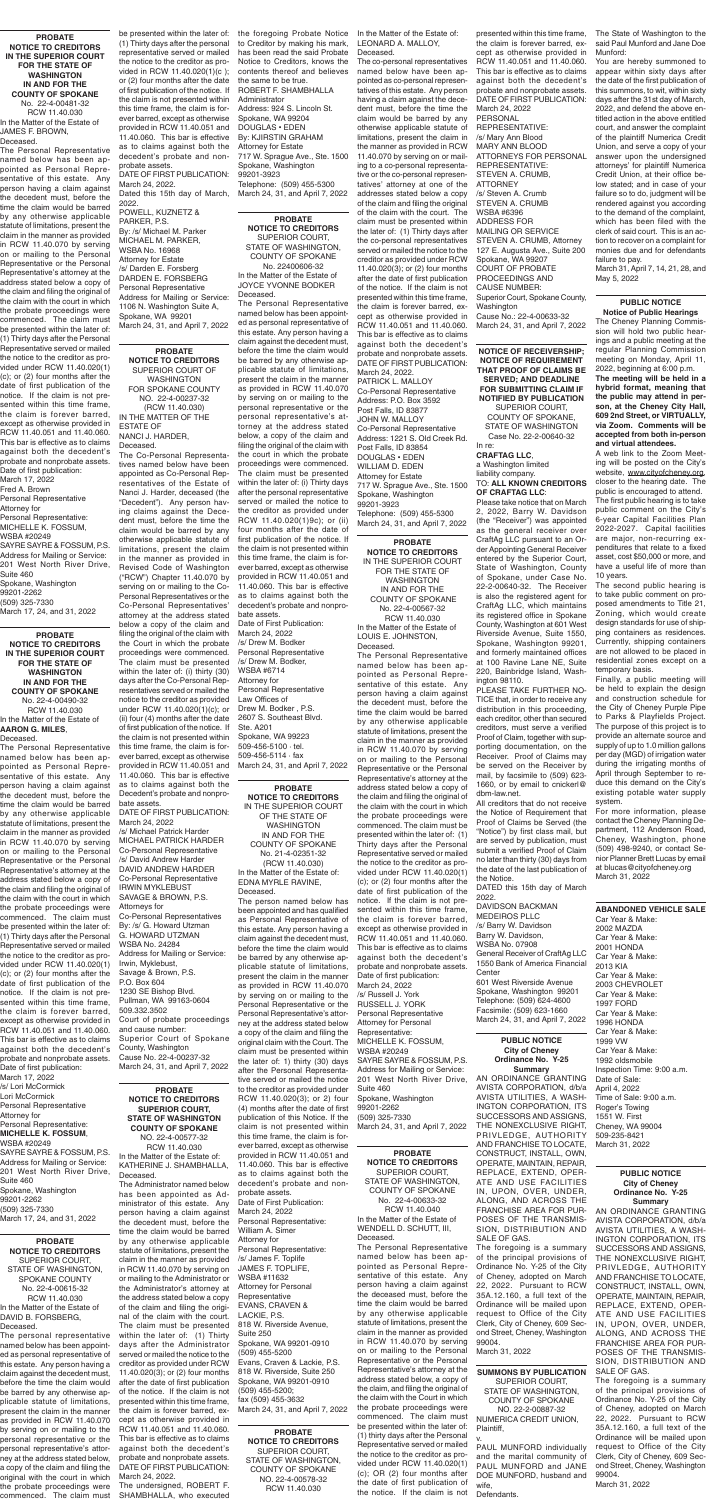#### **PROBATE NOTICE TO CREDITORS** SUPERIOR COURT, SPOKANE COUNTY, WASHINGTON Case No.: 22-4-00648-32 In the Matter of the Estate of: CHAD A. RUEB, Deceased.

**PROBATE NOTICE TO CREDITORS SUPERIOR COURT, STATE OF WASHINGTON, SPOKANE COUNTY** No. 22-4-00658-32

IN THE MATTER OF THE ESTATE OF JANICE L. DEEM, Deceased.

The Personal Representative

named below has been appointed as Personal Representative of this estate. Any person having a claim against the Decedent must, before the time the claim would be barred by any otherwise applicable statute of limitations, present the claim in the manner as provided in Revised Code of Washington (RCW) 11.40.070 by serving on or mailing to the Personal Representative or the Personal Representative's attorney at the address stated below a copy of the claim and filing the original of the claim with the court. The claim must be presented within the later of: (1) thirty (30) days after the Personal Representative served or mailed the notice to the creditor as provided under RCW 11.40.020(1)(c); OR (2) four (4) months after the date of first publication of the notice. If the claim is not presented within this time frame, the claim will be forever barred, except as otherwise provided in RCW 11.40.051 and RCW 11.40.060. This bar is effective as to claims against both the probate assets and nonprobate assets of the Decedent. Date of First Publication: March 31, 2022 ROBERT A. DEEM, JR., Personal Representative c/o KSB Litigation, P.S. 9515 N. Division St., Ste 104 Spokane, WA 99218 KSB LITIGATION, P.S. BRIAN KNOPF, WSBA No. 27798 Attorney for Personal Representative 9515 N. Division St., Ste 104 Spokane, WA 99218 (509) 444-4445 March 31, April 7, and 14, 2022

**PROBATE NOTICE TO CREDITORS SUPERIOR COURT, STATE OF WASHINGTON, SPOKANE COUNTY** No. 22-4-00658-32 IN THE MATTER OF THE ESTATE OF JANICE L. DEEM, Deceased. The Personal Representative named below has been ap-

pointed as Personal Representative of this estate. Any person having a claim against the Decedent must, before the time the claim would be barred by any otherwise applicable statute of limitations, present the claim in the manner as provided in Revised Code of Washington (RCW) 11.40.070 by serving on or mailing to the Personal Representative or the Personal Representative's attorney at the address stated below a copy of the claim and filing the original of the claim with the court. The claim must be presented within the later of: (1) thirty (30) days after the Personal Representative served or mailed the notice to the creditor as provided under RCW 11.40.020(1)(c); OR (2) four (4) months after the date of first publication of the notice. If the claim is not presented within this time frame, the claim will be forever barred, except as otherwise provided in RCW 11.40.051 and RCW 11.40.060. This bar is effective as to claims against both the probate assets and nonprobate assets of the Decedent. Date of First Publication: March 31, 2022 ROBERT A. DEEM, JR., Personal Representative c/o KSB Litigation, P.S. 9515 N. Division St., Ste 104 Spokane, WA 99218 KSB LITIGATION, P.S. BRIAN KNOPF, WSBA No. 27798 Attorney for Personal Representative 9515 N. Division St., Ste 104 Spokane, WA 99218 (509) 444-4445 March 31, April 7, and 14, 2022

**No. 22-4-00664-32** In the Matter of the Estate of: **NICHOLAS JAMES LA VANWAY,** Deceased.

The personal representative named below has been appointed as personal representative of this estate. Any person having a claim against the decedent must, before the time the claim would be barred by any otherwise applicable statute of limitations, present the claim in the manner provided in RCW 11.40.070 by serving on or mailing to the personal representative or the personal representative's attorney at the address stated below, a copy of the claim and filing the original claim with the court in which the probate proceedings were commenced. The claim must be presented within the later of (1) Thirty (30) days after the personal representative served or mailed the notice to the creditor as provided under RCW 11.40.020(1)(c); or (2) four months after the date of first publication of the notice. If the claim is not presented within assets.

The administrator named below has been appointed and has qualified as the administrator of the Estate of **NICHOLAS JAMES LA VANWAY**. Any person having a claim against the decedent **MUST**, before the time such claim would be barred by any otherwise applicable statute of limitations, present the claim in the manner as provided by RCW 11.40.070 by serving on or mailing to the personal representative or the personal representative's attorney of record at the address stated below, a copy of the claim and filing the original of the claim with the court. The claim must be presented within the later of; (1) thirty days after

## **PROBATE**

**NOTICE TO CREDITORS** SUPERIOR COURT, STATE OF WASHINGTON, SPOKANE COUNTY No. 22-4-00668-32 RCW 11.40.030 In the Matter of the Estate of BRENDON C. NELSON, Deceased.

#### by Japheth Light

There are 13 black hexagons in the puzzle. Place the numbers 1 - 6 around each of them. No number can be repeated in any partial hexagon shape along the border of the puzzle.



Wishing  $\bf{W}$  e  $\bf{\Pi}^{\circledast}$ 8 3 8  $\overline{2}$  $\overline{7}$  $\overline{2}$  $\overline{4}$ 5 6  $\overline{4}$ 5  $\overline{2}$  $\mathsf F$ Ε P M Τ  $\overline{A}$ L Е Н. Α  $E$ B <u>E</u>  $\overline{7}$  $\overline{4}$  $\overline{7}$ 3  $\overline{7}$  $\overline{2}$  $\overline{7}$  $\sqrt{3}$  $\overline{5}$  $\overline{4}$  $\overline{7}$ 5  $\overline{4}$ E R E R J. Α A N. N 6  $\overline{7}$ 5  $\overline{4}$  $\mathbf{3}$ 6  $\overline{2}$ 8 2 6 3  $\overline{7}$  $\overline{4}$  $\sf B$ E P T  $N$ E K S S M G Α S  $\overline{7}$ 5 3  $\overline{4}$  $\overline{7}$  $\overline{4}$ 8  $\overline{7}$ 6  $\overline{2}$ 8  $\mathbf{3}$ 8 Н.  $\mathsf{F}$ R Е N S A  $\mathbf C$ L A Α Е H  $\overline{2}$ 5 6  $\overline{4}$ 5 6 5 6  $\overline{2}$ 8 6 8 3  $\mathsf{R}$  $H$  $\mathbf C$ Е G E E A A N R  $\perp$ L 5 3  $\overline{2}$  $\overline{7}$  $\overline{4}$ 5  $\overline{7}$  $\overline{4}$ 6 8 6 3  $\overline{4}$  $\mathsf{C}^-$ D H  $H$ L A E  $\mathbf{I}$ R G S T. G 5 3 5 3 5  $\overline{4}$  $\overline{3}$  $\overline{5}$ 8 3  $\overline{5}$ 8 5 W G OHHR E K S.  $\mathbf{L}$  $\top$ Е D

HERE IS A PLEASANT LITTLE GAME that will give you a message every day. It's a numerical puzzle designed to spell out your fortune. Count the letters in your first name. If the number of letters is 6 or more, subtract 4. If the number is less than 6, add 3. The result is your key number. Start at the upper left-hand corner and check one of your key numbers, left<br>to right. Then read the message the letters under the checked figures give you.

**PROBATE NOTICE TO CREDITORS IN THE SUPERIOR COURT FOR THE STATE OF WASHINGTON IN AND FOR THE COUNTY OF SPOKANE** No. 22-4-00554-32 RCW 11.40.030 In the Matter of the Estate of DAN R. BOND,

> Personal Representative C/O Neil E. Humphries, Attorney 421 W. Riverside Ave., Ste. 704 Snokane, Washington 99201-0410 Phone: (509) 838-4148<br>March 31, April 7, and 14, 2022



Deceased. The Personal Representative named below has been appointed as Personal Representative of this estate. Any person having a claim against the decedent must, before the time the claim would be barred by any otherwise applicable statute of limitations, present the claim in the manner as provided in RCW 11.40.070 by serving on or mailing to the Personal Representative or the Personal Representative's attorney at the address stated below a copy of the claim and filing the original of the claim with the court in which the probate proceedings were commenced. The claim must be presented within the later of: (1) Thirty days after the Personal Representative served or mailed the notice to the creditor as provided under RCW 11.40.020(1) (c); or (2) four months after the date of first publication of the notice. If the claim is not presented within this time frame, the claim is forever barred, except as otherwise provided in RCW 11.40.051 and 11.40.060. This bar is effective as to claims against both the decedent's probate and nonprobate assets. Date of first publication: March 31, 2022 /s/ Dan M. Bond Dan M. Bond Personal Representative Attorney for Personal Representative: MICHELLE K. FOSSUM, WSBA #20249 SAYRE SAYRE & FOSSUM, P.S. Address for Mailing or Service: 201 West North River Drive, Suite 460 Spokane, Washington 99201-2262 (509) 325-7330 March 31, April 7, and 14, 2022

#### **NON-PROBATE NOTICE TO CREDITORS** IN THE SUPERIOR COURT FOR THE STATE OF WASH-INGTON IN AND FOR THE

COUNTY OF SPOKANE No. 22-4-00532-32 RCW 11.40.030

In the Matter of the Estate of: SHELLEY ANN BOND, Deceased.

The notice agent named below has elected to give notice to creditors of the above-named decedent. As of the date of the filing of this Notice with the Court, the notice agent has no knowledge of any other person acting as notice agent or of the appointment of a personal representative of the decedent's Estate in the State of Washington, According to the records of the Court, as are available on the date of the filing of this notice with the court, a cause number regarding the Decedent has not been issued to any other notice agent and a personal representative of the decedent's estate has not been appointed.

the manner provided by RCW MAILING OR SERVICE (509) 444-4445<br>**PUBLIC NOTICE** 11.40.070 by senting on or mail. DAVID P WERSTER March 31, April 7, and 14, 2022 the Personal Representative March 31, April 7, and 14, 2022 The General Administrator named below has been appointed as General Administrator of this estate. Any person having a claim against the decedent must, before the time such claims would be barred by any otherwise applicable statute of limitations, present the claim in the manner provided by RCW 11.40.070 by serving on or mailing to the General Administrator or the General Administrator's attorney of record, at the address stated below a copy of the claim and filing the original of the claim with the court in which the probate proceedings were commenced. The claim must be presented within the later of: (1) Thirty days after the General Administrator served or mailed the notice to the creditor as provided under RCW 11.040.020(1)(c); or (2) four months after the date of first publication of the notice. If the claim is not presented within this time frame, the claim is forever barred, except as otherwise provided in RCW 11.040.051 and 11.40.060. This bar is effective as to claims against both the decedent's probate and nonprobate assets.

> Any person having a claim against the decedent must, before the time the claim would be barred by any otherwise applicable statute of limitations, present the claim in the manner as provided in RCW 11.42.070, by serving on or mailing to the notice agent or the notice agent's attorney at the address stated below a copy of the claim and filing the original of the claim with the Court in which the notice agent's declaration and oath were filed. The claim must be presented within the later of: (1) Thirty days after the notice agent served or mailed the notice to the creditor as provided under RCW 11.42.020(2)(c); or (2) four months after the date of first publication of the notice. If the claim is not presented within this time frame, the claim is forever barred, except as otherwise provided in RCW 11.42.050 and 11.42.060. This bar is effective as to claims against both decedent's probate and nonprobate

**PROBATE NOTICE TO CREDITORS** SUPERIOR COURT OF WASHINGTON IN AND FOR SPOKANE COUNTY NO. 21-4-02553-32 RCW 11.40.030 In the Matter of the Estate of:

LUCILLE A. WEBER, Deceased.

The Co-Personal Representatives named below have been appointed as Co-Personal Representatives of this estate. Any person having a claim against the deceased must, before the time the claim would be barred by any otherwise applicable statute of limitations, present the claim in the manner as provided in RCW 11.40.070 by serving on or mailing to the Co-Personal Representatives or the Co-Personal Representatives' attorney at the address stated below, a copy of the claim, and filing the original of the claim with the Court in which the probate proceedings were commenced. The claim must be presented within the later of: (1) thirty days after the Personal Representative served or mailed the notice to the creditor as provided under RCW 11.40.020(1)(c); OR (2) four months after the date of first publication of the notice. If the claim is not presented within this time frame, the claim is forever barred, except as otherwise provided in RCW 11.40.051 and 11.40.060. This bar is effective as to claims against both Decedent's probate and nonprobate assets. DATE OF FIRST PUBLICATION: March 31, 2022.

CO-PERSONAL REPRESENTA-TIVES: BETHINE M. PAYNE GARY R. WEBER ATTORNEYS FOR CO-PER-SONAL REPRESENTATIVES LUKINS & ANNIS, P.S. By: DAVID P. WEBSTER WSBA #41047 ADDRESS FOR MAILING OR SERVICE DAVID P. WEBSTER Lukins & Annis, P.S. 717 W. Sprague Ave., Suite 1600 Spokane, WA 99201-0466 COURT OF PROBATE PROCEEDINGS AND CAUSE NUMBER: Superior Court, Spokane County,

Washington Cause No. 21-4-02553-32 March 31, April 7, and 14, 2022

**PROBATE NOTICE TO CREDITORS**

IN THE SUPERIOR COURT OF THE STATE OF WASHINGTON IN AND FOR THE COUNTY OF SPOKANE No. 22-4-00663-32 (R.C.W. 11.40.030) In the Matter of the Estate of: VERA RAE CURTISS, Deceased.

The personal representative named below has been appointed as personal representative of this estate. Any person having a claim against the decedent must, before the time in the claim would be barred by any otherwise applicable statute of limitations, present the claim in the manner as provided in RCW 11.40.070 by serving on or mailing to the personal representative or the personal representative's attorney at the address stated below a copy of the claim and filing the original of the claim with the court in which the probate proceedings were commenced. The claim must be presented within the later of: (1) Thirty days after the personal representative served or mailed the notice to the creditor as provided under RCW 11.40.020(1)(c); or (2) four months after the date of first publication of the notice. If the claim is not presented within this time frame, the claim is forever barred, except as otherwise provided in RCW 11.40.051 or 11.40.060. This bar is effective as to claims against both the decedent's probate and nonprobate assets. Date of first publication: March 31, 2022 Lynn J. Wallace

#### **Notice of Development Application and SEPA Determination NOTICE IS HEREBY GIVEN**; the City of Airway Heights has received a request to perform review of a development ap-

**PROBATE NOTICE TO CREDITORS IN THE SUPERIOR COURT OF WASHINGTON, IN AND FOR SPOKANE COUNTY** The personal representative served or mailed the Notice to named below has been appointed as personal representative of this estate. Any person having a claim against the decedent must, before the time the claim would be barred by any otherwise applicable statute of limitations, present the claim in the manner as provided in RCW 11.40.070 by serving on or mailing to the personal representative or the personal representative's attorney at the address stated below, a copy of the claim and filing the original with the court in which the probate proceedings were commenced. The claim must be presented within the later of: (1) Thirty days after the personal representative served or mailed the notice to the creditor as provided in RCW 11.40.020(1)(c ); or (2) four months after the date of first publication of the notice. If the claim is not presented within this time frame, the claim is forever barred, except as otherwise provided in RCW 11.40.051 and 11.40.060. This bar is effective as to claims against both the decedent's probate and nonprobate assets. DATE OF FIRST PUBLICATION: March 31, 2022. Dated this 23rd day of March, 2022. POWELL, KUZNETZ & PARKER, P.S. By: /s/ Michael M. Parker Michael M. Parker, WSBA No. 16968 /s/ Kaili Gentry Kaili Gentry Personal Representative Address for Mailing or Service: 1106 N. Washington Suite A, Spokane, WA 99201 March 31, April 7, and 14, 2022

plication, as well as, a SEPA review and determination, for a Binding Site Plan and associated development including a phased development of a storage yard for construction materials and RV storage (Phase I), two spec buildings and parking (Phase II), and three additional spec buildings and parking (Phase III). The Lead agency has reviewed the SEPA Checklist and other submitted information to make its preliminary SEPA Determination. **APPLICATION #**: LUA2022-0006

#### **APPLICANT**: Pacific Land Holdings, LLC, PO Box 12604, Everett, WA 98206

### **PROPOSAL**:

Binding Site Plan and associated development including a phased development of a storage yard for construction materials and RV storage (Phase I), two spec buildings and parking (Phase II), and three additional spec buildings and parking (Phase III)

#### **PARCEL NUMBER: 15252.0406 PROJECT LOCATION**: 12032 W 21st Ave.,

Airway Heights, WA 99001 **WRITTEN COMMENT DUE DATES: 14 Day Comment Period DUE** 

#### **April 14, 2022 4:30 pm SEPA DETERMINATION: Pending SEPA DETERMINATION APPEAL DUE DATE:**

**Pending**

The Airway Heights' SEPA Official invites all interested parties to provide comment on the pending project proposal as is relates to the State Environmental Policy Act consistent with WAC 197-11. A SEPA determination will be made after review of all application materials and comments have been received.

Failure to submit timely comments will result in an assumption of "no comment."

The SEPA Checklist and supporting documents, are available at the Airway Heights Planning Office, located at 13414 W. Sunset Hwy (SR-2), Airway Heights, WA, 99001.

For more information contact: Airway Heights Planning Department 1208 S. Lundstrom Airway Heights, WA 99001 March 31, and April 7, 2022

**NOTICE TO CREDITORS** SUPERIOR COURT, STATE OF WASHINGTON, SPOKANE COUNTY NO. 22-4-00535-32 In the Matter of the Estate of: LINDA K. HARRINGTON, Deceased.

#### DATE OF FIRST PUBLICATION: March 31, 2022 GREGORY S. MORRISON, WSBA #15123 Attorney for the General Administrator Address for Service: 921 W. Broadway, Ste. 302 Spokane, WA 99201 BELINDA F. WHITNEY General Administrator

March 31, April 7, and 14, 2022

#### **PROBATE NOTICE TO CREDITORS** SUPERIOR COURT, SPOKANE COUNTY, WASHINGTON Case No.: 22-4-00645-32 In the Matter of the Estate of: LEONARD R. VOLKMAN,

Deceased.

The personal representative named below has been appointed as personal representative of this estate. Any person having a claim against the decedent must, before the time the claim would be barred by any otherwise applicable statute of limitations, present the claim in the manner provided in RCW 11.40.070 by serving on or mailing to the personal representative or the personal representative's attorney at the address stated below, a copy of the claim and filing the original claim with the court in which the probate proceedings were commenced. The claim must be presented within the later of (1) Thirty (30) days after the personal representative served or mailed the notice to the creditor as provided under RCW 11.40.020(1)(c); or (2) four months after the date of first publication of the notice. If the claim is not presented within this time frame, the claim is forever barred, except as otherwise provided in RCW 11.40.051 and 11.40.060. This bar is effective as to claims against both the decedent's probate and nonpro-

bate assets. DATE OF FIRST PUBLICATION: March 31, 2022

- PERSONAL REPRESENTA-TIVE: Penny McCurdy ATTORNEY FOR THE PER-
- SONAL REPRESENTATIVE: Joshua P. Grewe, WSBA #53653 ADDRESS FOR MAILING OR SERVICE:
- 103 E. Indiana Ave., Ste. A Spokane, WA 99207 COURT OF
- PROBATE PROCEEDINGS Spokane County Superior March 31, April 7, and 14, 2022

#### **PUBLIC NOTICE City of Cheney Ordinance No. Y-9 Summary**

AN ORDINANCE AMEND-ING TITLE 21 ENTITLED "DE-SIGN STANDARDS" OF THE CHENEY MUNICIPAL CODE AND PROVIDING FOR OTHER MATTERS RELATED THERETO The foregoing is a summary of the principal provisions of Ordinance No. Y-9P of the City of Cheney, adopted on March 22, 2022. Pursuant to RCW 35A.12.160, a full text of the Ordinance will be mailed upon request to Office of the City Clerk, City of Cheney, 609 Second Street, Cheney, Washington 99004. March 31, 2022

this time frame, the claim is forever barred, except as otherwise provided in RCW 11.40.051 and 11.40.060. This bar is effective as to claims against both the decedent's probate and nonprobate assets.

DATE OF FIRST PUBLICATION: March 31, 2022 PERSONAL REPRESENTA-TIVE: Shawn T. Peden ATTORNEY FOR THE PER-SONAL REPRESENTATIVE: Jeanne J. Dawes, WSBA #44888 ADDRESS FOR MAILING OR SERVICE: 103 E. Indiana Ave., Ste. A Spokane, WA 99207 COURT OF PROBATE **PROCEEDINGS** Spokane County Superior March 31, April 7, and 14, 2022

Date of First Publication: March 31, 2022

The Notice agent declares under penalty of perjury under the law of the State of Washington on this 4th day of March, 2022, at Spokane, Washington, that the foregoing is true and correct. /s/ Susan M. Gaston Susan M. Gaston Notice Agent Attorney for Notice Agent: Michelle K. Fossum, WSBA #20249 SAYRE SAYRE & FOSSUM P.S. Address for Mailing or Services: 201 West North River Drive, Suite 460 Spokane, Washington 99201-2262 (509) 325-7330 March 31, April 7, and 14, 2022

Creditor as provided under RCW 11.40.020(1); or (2) four months after the date of the first publication of the notice. If the claim is not presented within this time frame the claim is forever barred, except as otherwise provided in RCW 11.40.051 and 11.40.060. This bar is effective as to claims against both the decedent's probate assets and non-probate assets.

#### **DATE OF FIRST PUBLICATION**: March 31, 2022.

DATED this 11th day of MARCH, 2022.

/s/ Marc La Vanway MARC LA VANWAY, Administrator PEAK ELDER LAW, PLLC By: Ross S. Anderson, WSBA# 49943 Attorney for Administrator March 31, April 7, and 14, 2022